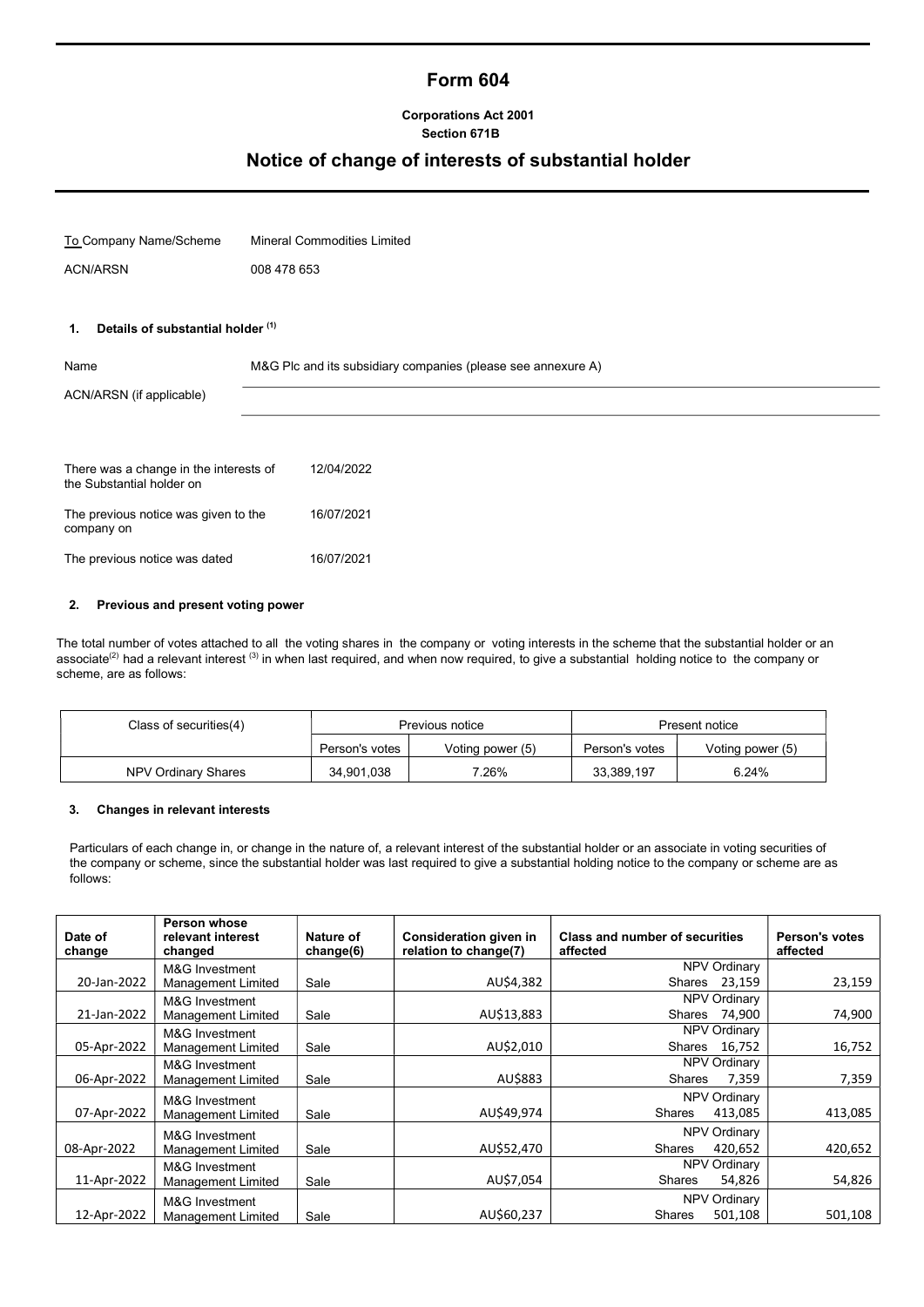### 4. Present relevant interests

Particulars of each relevant interest of the substantial holder in voting securities after the change are as follows:

| Holder of relevant<br>interest          | Registered holder of<br>securities                     | Person entitled to<br>be registered as<br>holder(8)    | Nature of relevant<br>interest (6)                                                                                                                                                                                          | Class and number of<br>securities | Person's votes |
|-----------------------------------------|--------------------------------------------------------|--------------------------------------------------------|-----------------------------------------------------------------------------------------------------------------------------------------------------------------------------------------------------------------------------|-----------------------------------|----------------|
| M&G Investment<br>Management<br>Limited | <b>HSBC Custody</b><br>Nominees (Australia)<br>Limited | <b>HSBC Custody</b><br>Nominees (Australia)<br>Limited | Power to control the<br>voting and /or disposal of<br>securities pursuant to its<br>position held as<br>investment manager in<br>accordance with<br>investment mandates                                                     | NPV ordinary shares<br>33,389,197 | 33,389,197     |
| M&G Investment<br>Funds (12)            | <b>HSBC Custody</b><br>Nominees (Australia)<br>Limited | <b>HSBC Custody</b><br>Nominees (Australia)<br>Limited | M&G Investment Funds<br>(12) is entitled to<br>beneficial ownership of<br>the shares but in<br>accordance with<br>investment mandates,<br>does not have the power<br>to control the voting and<br>or disposal of securities | NPV ordinary shares<br>33,389,197 | 33,389,197     |

#### 5. Changes in association

The persons who have become associates (2) of, ceased to be associates of, or have changed the nature of their association (9) with, the substantial holder in relation to voting interests in the company or scheme are as follows:

| <sup>1</sup> Name and ACN/ARSN (if applicable) | Nature of association |
|------------------------------------------------|-----------------------|
|                                                |                       |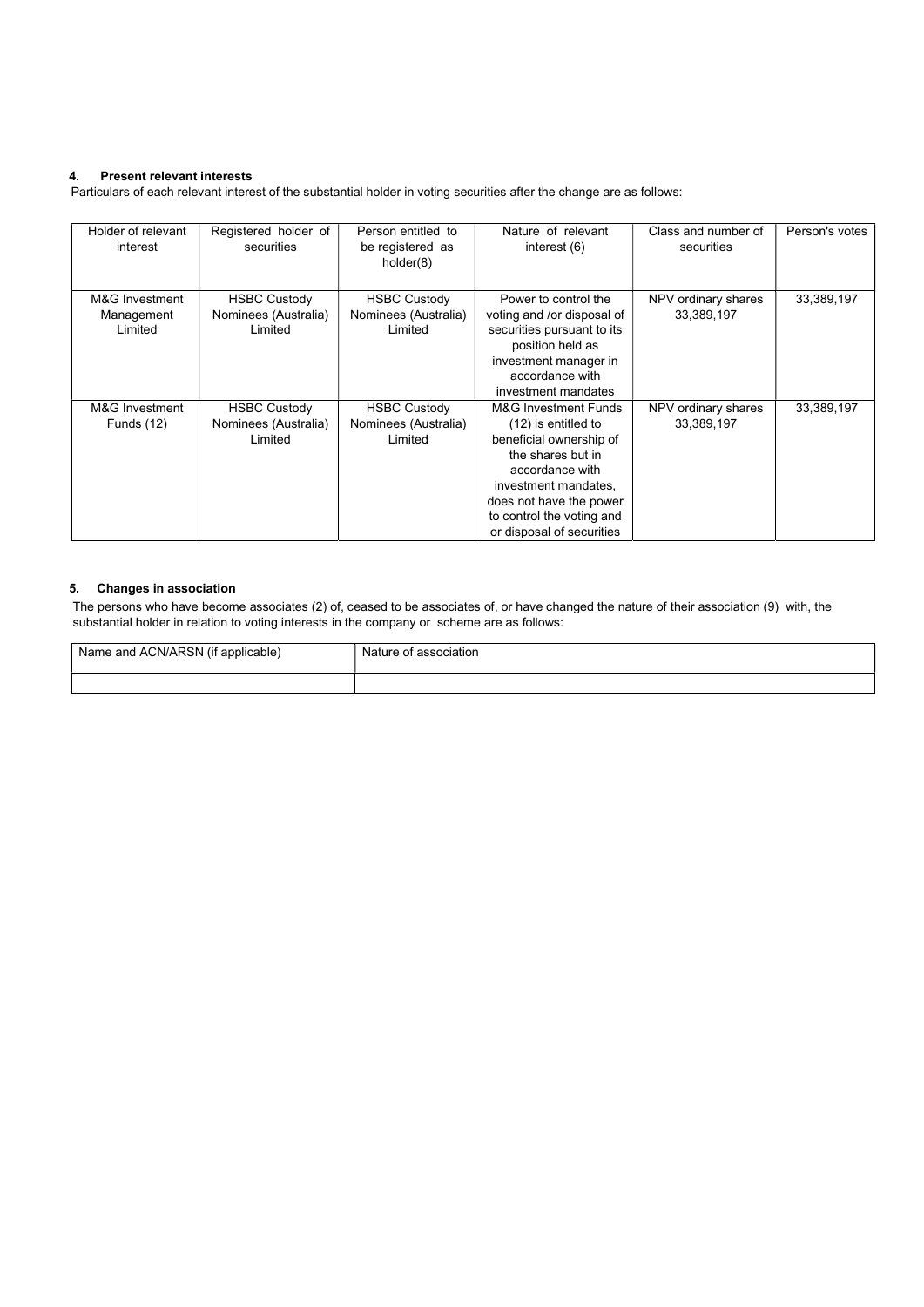#### M&G Plc and its subsidiary companies:

| Name                                     | Address                                                               |
|------------------------------------------|-----------------------------------------------------------------------|
| M&G Investment Management Limited        | 10 Fenchurch Avenue, London, EC3M 5AG, England                        |
| M&G Investment Funds (12)                | 10 Fenchurch Avenue, London, EC3M 5AG, England                        |
| <b>HSBC Custody Nominees (Australia)</b> | HSBC Centre, Level 32, 580 George Street, Sydney, NSW 2000, Australia |

### **Signature**

| print name | Ryan Dowling | capacity | <b>Regulatory Reporting Administrator</b> |
|------------|--------------|----------|-------------------------------------------|
| sign here  | Ponling      | date     | 13/04/2022                                |
|            |              |          |                                           |

#### DIRECTIONS

- (1) If there are a number of substantial holders with similar or related relevant interests (e.g. a corporation and its r elated corporations, or the manager and trustee of an equity trust), the names could be included in an annexure to the form. If the relevant interests of a group of persons are essentially similar, they may be referred to throughout the form as a specifically named group if the membership of each group, with the names and addresses of members is clearly set out in paragraph6 of the form.
- (2) See the definition of "associate" in section9 of the Corporations Act 2001.
- (3) See the definition of "relevant interest" in sections 608 and 671B (7) of the Corporations Act 2001.
- (4) The voting shares of a company constitute one class unless divided into separate classes.
- (5) The person's votes divided by the total votes in the body corporate or schememultipliedby100.
- (6) Include details of:
	- (a) Any relevant agreement or other circumstances because of which the change in relevant interest occurred. If subsection671B (4)applies, a copy of any document setting out the terms of any relevant agreement, and a statement by the person giving full and accurate details of any contract, scheme or arrangement, must accompany this form, together with a written statement certifying this contract, scheme or arrangement; and
	- (b) Any qualification of the power of a person to exercise, control the exercise of, or influence the exercise of, the voting powers or disposal of the securities to which the relevant interest relates(indicating clearly the particular securities to which the qualification applies).

See the definition of "relevant agreement" in section9 of the Corporations Act 2001.

- (7) Details of the consideration must include any and all benefits, money and other, that any person from whom a relevant interest was acquired has, or may, become entitled to receive in relation to that acquisition. Details must be included even if the benefit is conditional on the happening or not of a contingency. Details must be included of any benefit paid on behalf of the substantial holder or its associate in relation to the acquisitions, even if they are not paid directly to the person from whom the relevant interest was acquired.
- (8) If the substantial holder is unable to determine the identity of the person (e.g. if the relevant interest arises because of an option) write "unknown".
- (9) Give details, if appropriate, of the present association and any change in that association since the last substantial holding notice.